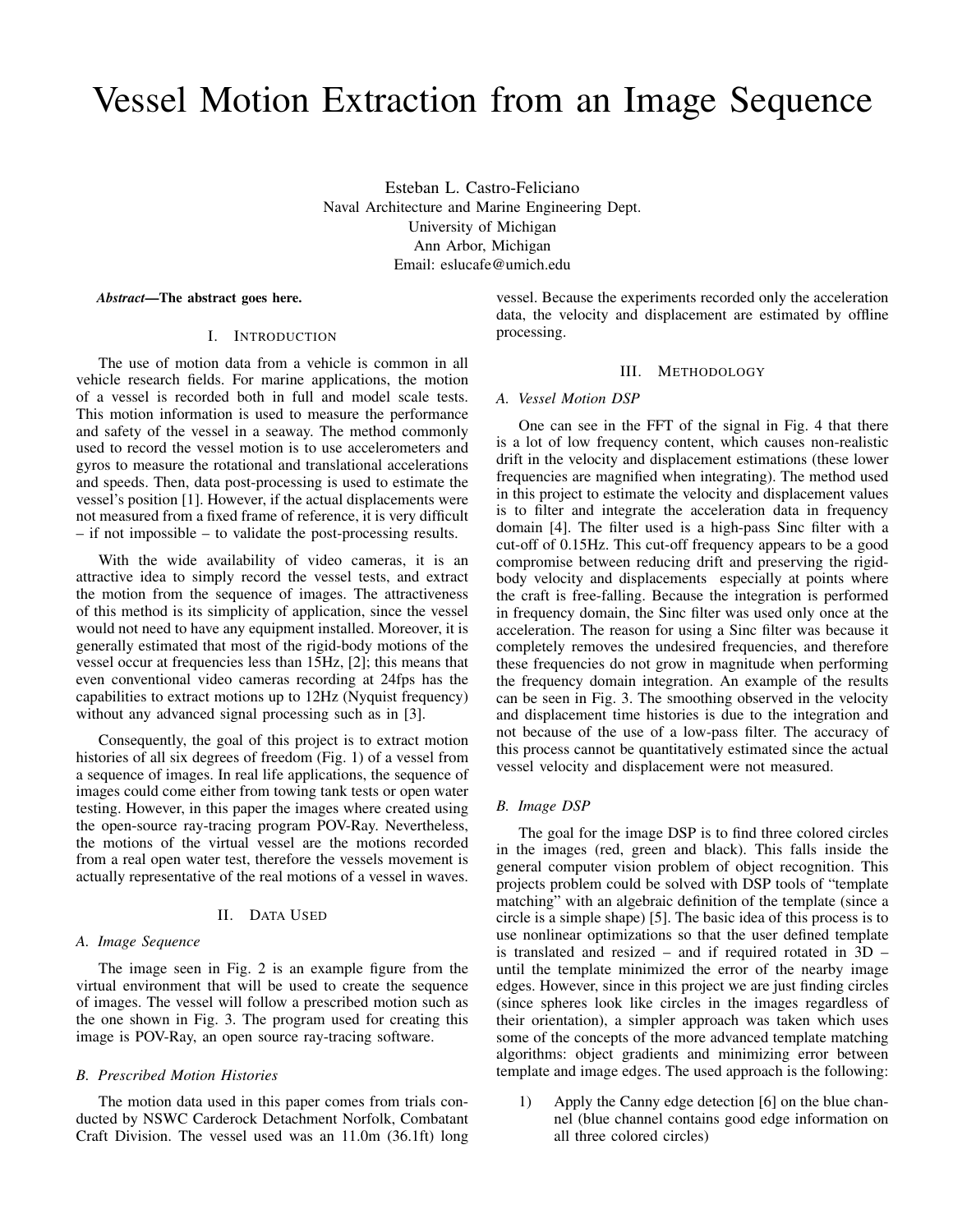- a) Filter image (noise reduction) by convolution with a Gaussian mask. A Gaussian mask is used since the gradients of the edges will be computed, and this noise reduction will reduce the emergence of false edges due to noise.
- b) Find edge strength by convolution with Sobel operators. With the gradients in the x and ydirection, the magnitude and angle are found.
- c) Eliminate non-maximums on edges to thin the line. This is achieved by using conditional statements and the edge angle information.
- 2) Find closed edges by running along the edges (using the edge angle information) until either the first pixel is reached (save this edge information) or the edge ends (information is discarded).
- 3) Take the average of the RGB image values inside the closed edges, and decide if that closed edge is either red, green or black – these are user defined thresholds, and using  $red_{avg} > 150$ ,  $green_{avg} < 50$ and  $blue_{avg}$  < 50 for the red ball showed good results (and for the other colors accordingly).
- 4) Perform a circle regression to the edge values for the found red, green and black objects.

A project note is that the this entire algorithm was programed from scratch by the author, with the exception of the circle regression code.

# IV. CONCLUSION

With this algorithm, good results where obtained; some examples can be seen in Fig. 5-7. Due to time constraints, the trigonometry/perspective calculations to estimate the position of the vessel by using the circle radius and center could not be performed. However, we can see from the results that the found circles are very accurate, and the author suspects that good motion results could be obtained.

Moreover, the algorithm seemed robust against closed edges that where not the circles. An example of this can be seen in Fig. 8, where the reflection of the green ball created a strong closed edge that got up to step (2), but it did not match the color criteria from step (3).

#### V. SUGGESTED FUTURE WORK

The algorithm could be made more efficient if color information is used to find the first guesses of the circle edges. Moreover the algorithm could be improved if a regression fit criteria is set for the circles, so that any object that is closed and satisfy the color conditions but is not a perfect circle can be discarded.

### VI. PROJECT SPECIFIC QUESTIONS

# *A. DSP Tools Used*

- 1) DFT: The FFT function from Matlab was used to find the DFT's of the acceleration data
- 2) Filtering: High pass filtering was performed to the acceleration data, and Gaussian smoothing to the images

3) Convolution: Convolution was done on two occasions on the images, (1) to do the Gaussian smoothing and (2) find the edge strength.

# *B. Out-of-Class DSP Tool*

While we had a homework where we performed filtering and edge detection, the "Canny Edge" detection was not used as a tool. Moreover, the using the gradients to identify an object is a tool not used in class.



Fig. 1. Six degrees of freedom (Source: Answers.com).



Fig. 2. POV-Ray image example.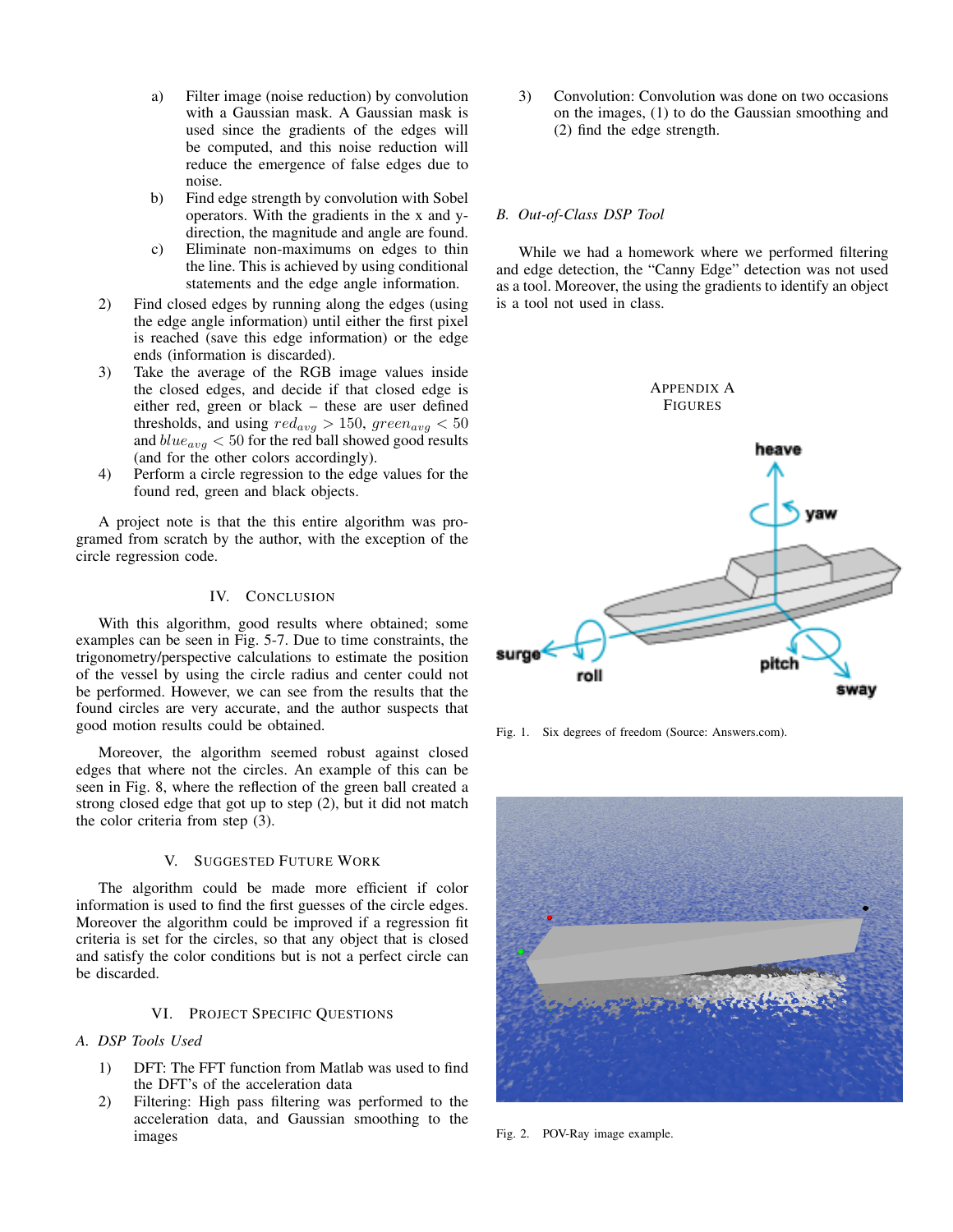

Fig. 3. Motion history example.

Fig. 5. Red ball result example (with edge pixels and regressed circle.

Fig. 6. Green ball result example .



Fig. 4. Magnitude of FFT of acceleration history example.



Fig. 7. Black ball result example.